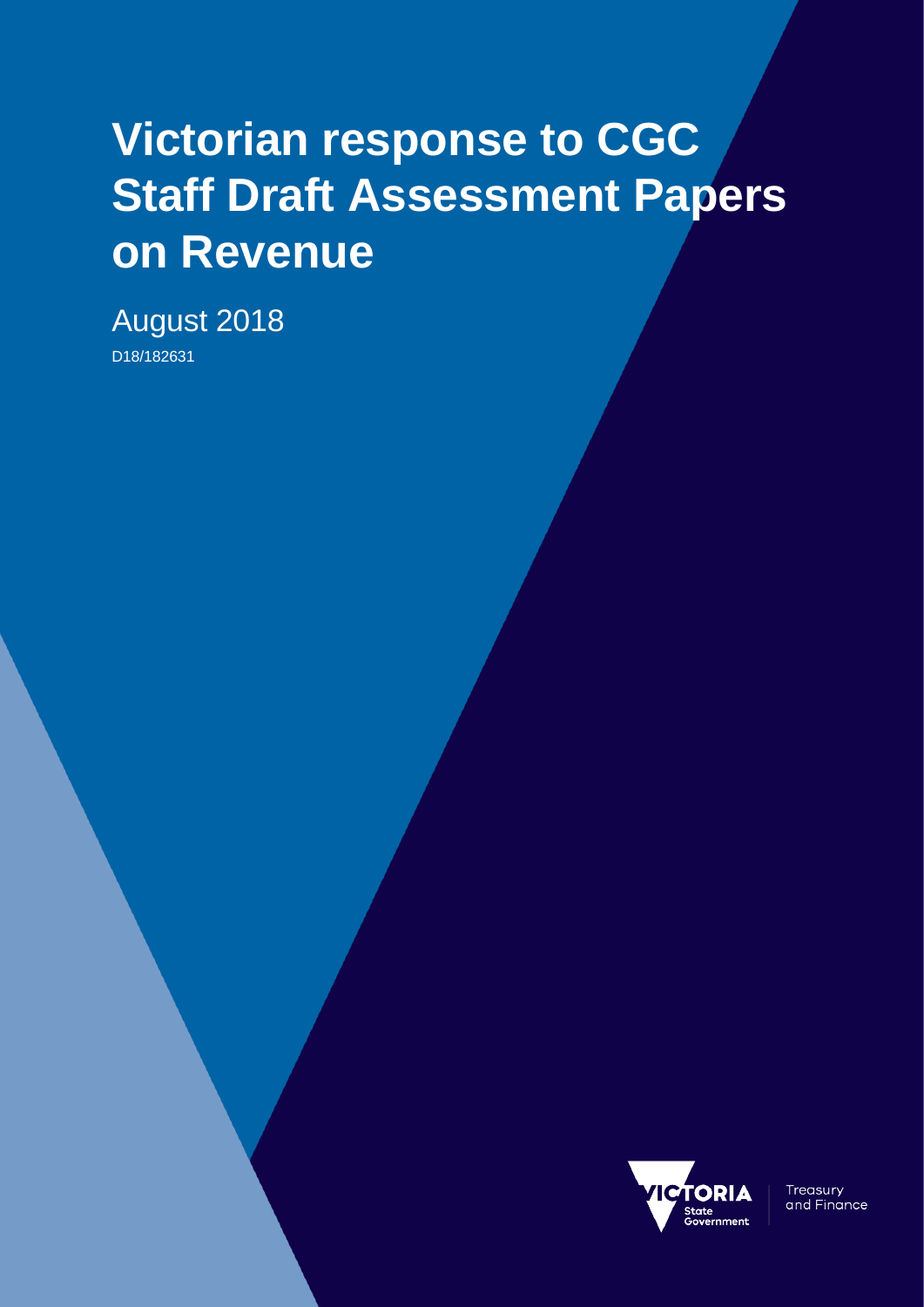The Secretary Department of Treasury and Finance 1 Treasury Place Melbourne Victoria 3002 Australia Telephone: +61 3 9651 5111 Facsimile: +61 3 9651 2062 dtf.vic.gov.au

Authorised by the Victorian Government 1 Treasury Place, Melbourne, 3002

© State of Victoria 2018



You are free to re-use this work under a [Creative Commons Attribution 4.0 licence,](http://creativecommons.org/licenses/by/4.0/) provided you credit the State of Victoria (Department of Treasury and Finance) as author, indicate if changes were made and comply with the other licence terms. The licence does not apply to any branding, including Government logos.

Copyright queries may be directed t[o IPpolicy@dtf.vic.gov.au](mailto:IPpolicy@dtf.vic.gov.au)

Published August 2018

If you would like to receive this publication in an accessible format, please email [information@dtf.vic.gov.au](mailto:information@dtf.vic.gov.au)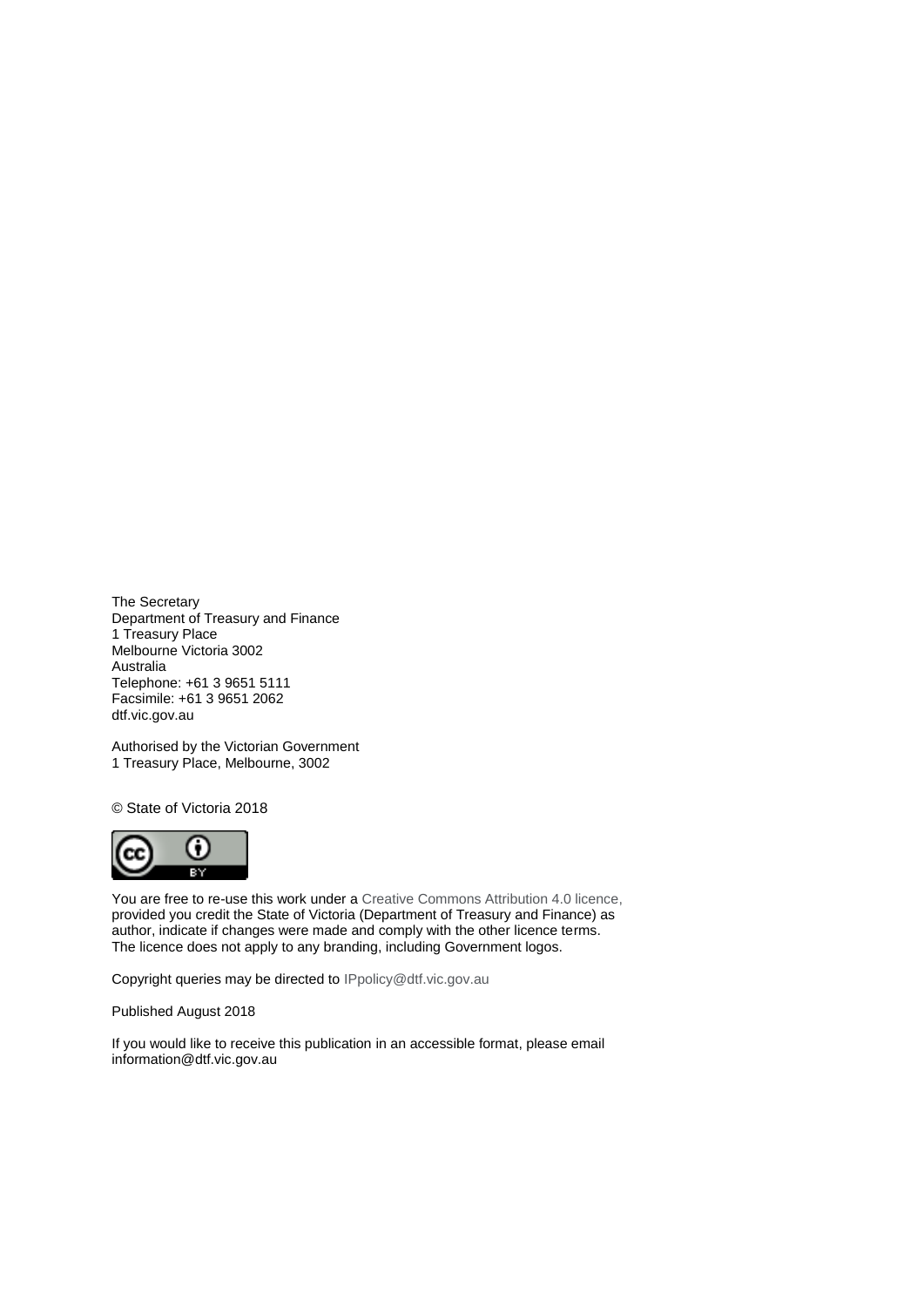# **Contents**

| 1. |                   |       |  |
|----|-------------------|-------|--|
| 2. |                   |       |  |
|    | 2.1<br>2.2<br>2.3 |       |  |
| 3. |                   |       |  |
|    | 3.1               |       |  |
|    |                   | 3.1.1 |  |
|    | 3.2               |       |  |
|    | 3.3               |       |  |
|    | 3.4               |       |  |
| 4. |                   |       |  |
|    | 4.1               |       |  |
|    | 4.2               |       |  |
|    | 4.3               |       |  |
| 5. |                   |       |  |
| 6. |                   |       |  |
| 7. |                   |       |  |
| 8. |                   |       |  |
|    | 8.1<br>8.2<br>8.3 |       |  |
|    |                   | 8.3.2 |  |
|    | 8.4               |       |  |
| 9. |                   |       |  |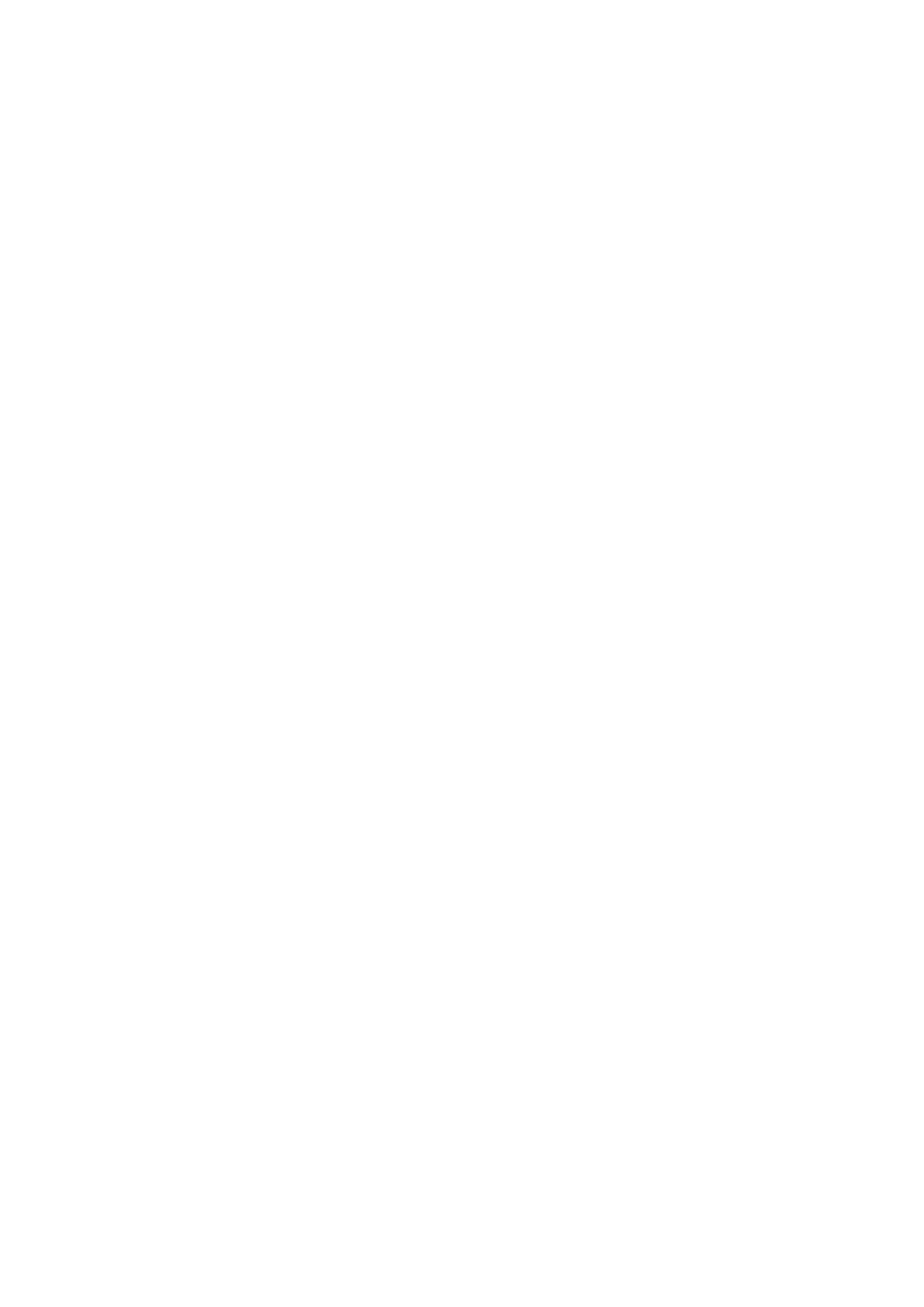# <span id="page-4-0"></span>**1. Introduction**

Victoria acknowledges the efforts of the staff of the Commonwealth Grants Commission (Commission) in reviewing the methods used to assess states' own-source revenue and that they have seriously examined changes to methodology that some of the states have suggested.

Victoria has examined the current methodology used by the Commission. In some cases, we have proposed alternative approaches as outlined below. Responses have also been given to the proposals made by Commission staff in each of the revenue draft assessment papers.

Each of the draft assessment papers are separately discussed in the sections that follow.

# <span id="page-4-1"></span>**2. Payroll tax**

#### <span id="page-4-2"></span>**2.1 Assessment**

1

The Commission assess a state's capacity to raise payroll tax using ABS national account data on Compensation of Employees (CoE). The data are adjusted to remove CoE not normally taxed, namely CoE below an average deduction threshold, which is calculated by weighting each state's threshold by its share of total CoE. General Government CoE is removed because it raises no net revenue for a state.

The Commission recommends retaining the above approach from the 2015 Review, because it reflects what states do, is based on reliable data and produces a material result.

Victoria supports using the approach from the 2015 Review as it reflects the payroll structures in most states, including the two largest.

#### **2.2 Payroll concession for regional businesses**

The assessment paper notes that most states allow various exemptions and concessions regarding payroll tax.

From 1 July 2018, the Victorian Government reduced the payroll tax rate applicable to regional businesses from 3.65 per cent to 2.425 per cent. Regional based businesses are eligible for the lower payroll tax rate on their entire payroll, provided they pay at least 85 per cent of their payroll to regional employees and have an ABN registered in regional Victoria. In 2018-19, the estimated revenue forgone due to this measure was \$77 million<sup>1</sup>.

Further information on payroll tax and regional employees can be found at: https://www.sro.vic.gov.au/ptxregional

<sup>1</sup> Victorian 2018-19 Budget Paper 5, Statement of Finances, page 166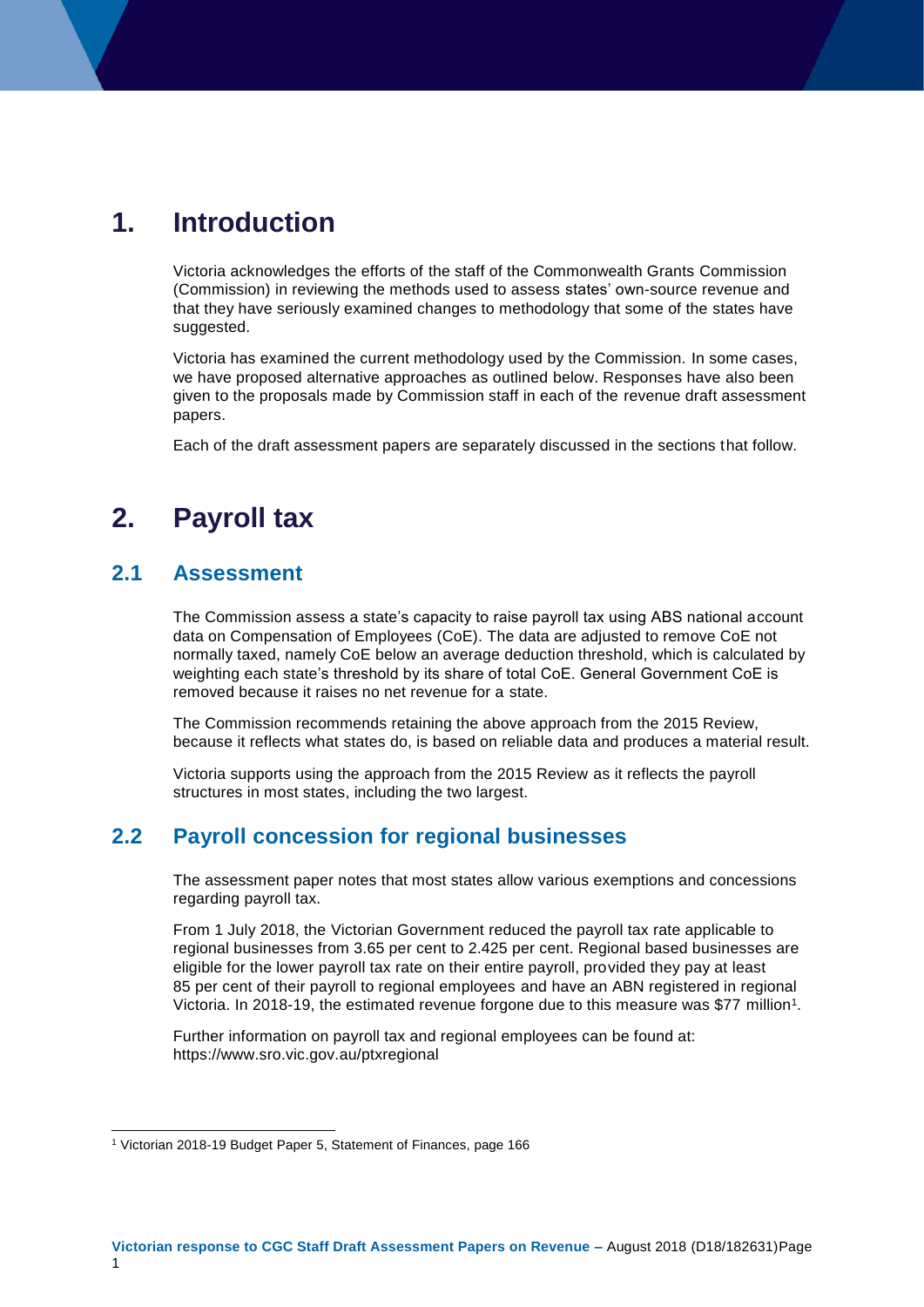### <span id="page-5-0"></span>**2.3 Treatment of diminishing thresholds**

Like most states, Victoria imposes a single marginal rate of tax on payrolls above a threshold. Three states, however, have diminishing deduction thresholds. The Commission proposes to continue to reflect the policy to exempt small payrolls above a single average threshold as data to capture the diminishing reduction threshold are not available. Victoria supports the Commission's approach and its endeavours to find alternative sources of data to account for diminishing reduction threshold.

#### <span id="page-5-1"></span>**2.4 Elasticity adjustment**

Victoria notes that the Commission has engaged a consultant to provide advice on whether it should consider reinstating elasticity adjustments. Victoria supports this approach and will assist the consultant as required.

# <span id="page-5-2"></span>**3. Land revenue**

#### <span id="page-5-3"></span>**3.1 Revenues to be included in land revenue category**

The draft assessment paper proposes to include all land based taxes in the land revenue category, except those deemed to be user charges (such as Victoria's Growth Area Infrastructure Contribution). The Commission propose to include property based fire taxes, such as the Fire Services Property Levy in the land revenue category.

#### <span id="page-5-4"></span>**3.1.1 Fire Services Property Levy**

From 1 July 2013, the Victorian Government replaced the insurance based fire services levy, as recommended by the Victorian Bushfires Royal Commission.

Rather than contributing through insurance premiums, the Fire Services Property Levy (FSPL) is collected with council rates. Previously, the insurance-based levy was imposed by insurance companies who then determined how it was passed on to policy holders.

The FSPL collects 87.5 per cent of the Metropolitan Fire Brigade (MFB) budget and 77.5 per cent of the Country Fire Authority (CFA) budget. The remainder of their budgets is funded from general revenue.

The FSPL consists of a fixed charge and a variable charge based on the property's capital improved value.

The fixed charge is indexed annually in accordance with movements in the consumer price index as required by legislation. The variable charge is determined based on the funding requirements of the MFB and CFA and the administration cost of collection agencies.

Importantly, the factors used for determining the levy rates are not directly influenced by property prices or the value of land. Although individuals may experience variations in the amount they pay under the levy, the overall amount collected by the state does not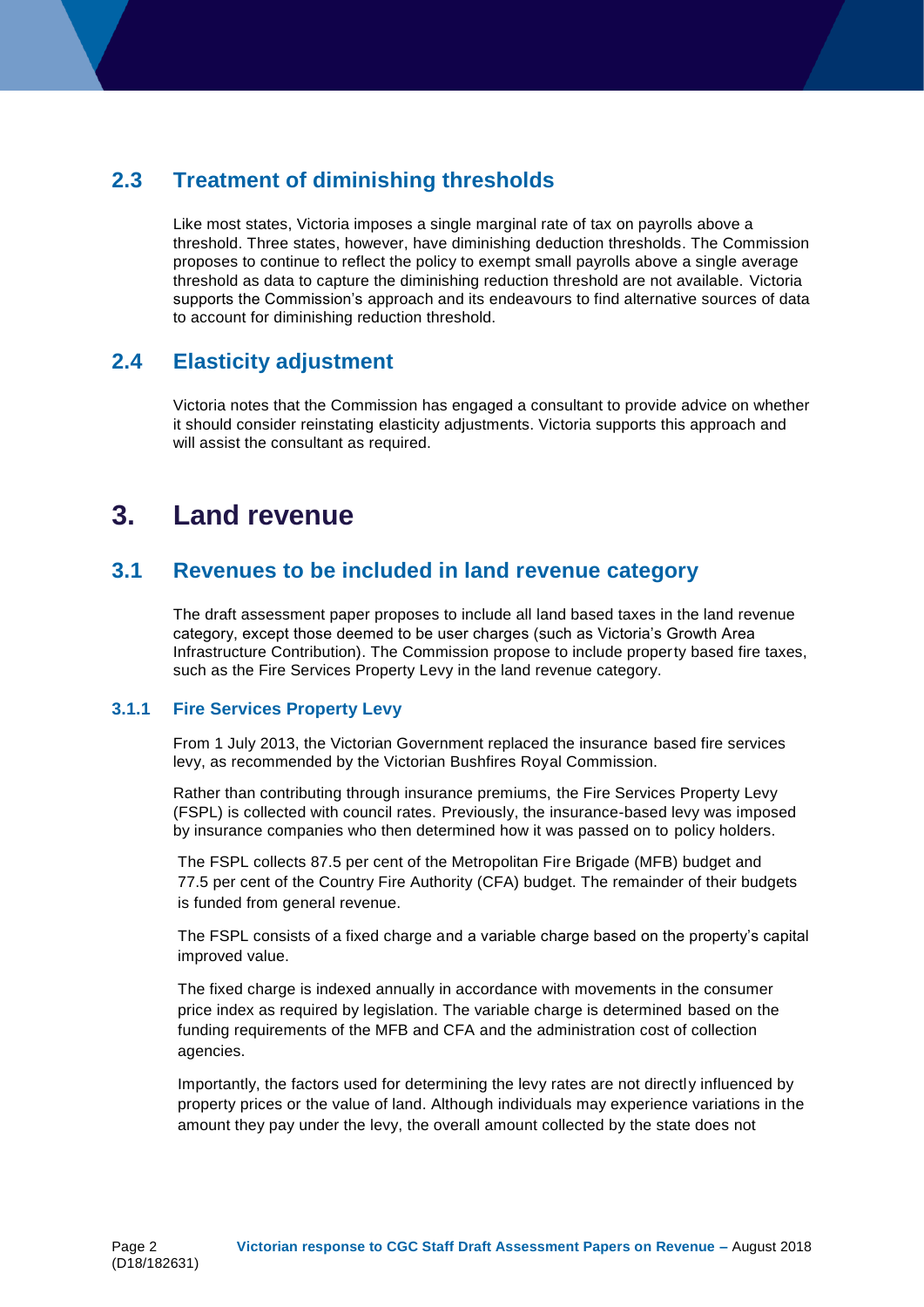fluctuate with property prices. The amount charged to each property household is calculated based on the funding requirements of the state's fire services, not on property values.

The full amount raised by the FSPL funds the fire services and as such is more like a user charge than a tax. The assessment paper notes that hypothecation of revenue from fire services levies does not satisfy the definition of a user charge since those paying the levy do not receive something in return. However, while this may be the case for individual levy payers, collectively they benefit from the availability of the fire services.

Victoria believes that the FSPL should be assessed equal per capita and not treated as a land tax.

#### <span id="page-6-0"></span>**3.2 Drivers of revenue capacity**

Victoria supports the recommendation to continue to use land values as the basis of the land revenue capacity measure.

While state polices can affect land values this may not have any impact on revenue raising capacity.

#### <span id="page-6-1"></span>**3.3 Data sources**

Victoria considers that State Revenue Office (SRO) data is the most appropriate source of land value data as it generally reflects the way Victoria levies land tax. Principal place of residence is excluded and land holdings are aggregated.

A move to Valuer-General data would imply that principal place of residence and aggregation should not be part of the assessment. This would be inconsistent with the "what states do" principle.

Victoria notes the disadvantages of moving to ABS National Accounts as a source, as discussed at the Officer Working Party presentation. These include:

- $\bullet$  the data do not reflect how states levy land tax;
- non-taxable properties would need to be removed;
- the data do not capture states' aggregation polices; and
- data cannot be provided by value ranges.

These findings affirm Victoria's position that data from each state's revenue office is the appropriate source for land value data

#### <span id="page-6-2"></span>**3.4 Other issues**

From 1 July 2019, valuations in Victoria will be conducted annually by the Valuer-General, replacing the previous valuation conducted by local councils every two years.

The change will resolve the inconsistency of the current arrangement, in which some valuations are undertaken by in-house valuers, some by the Valuer-General, and some by contract valuers across municipal boundaries.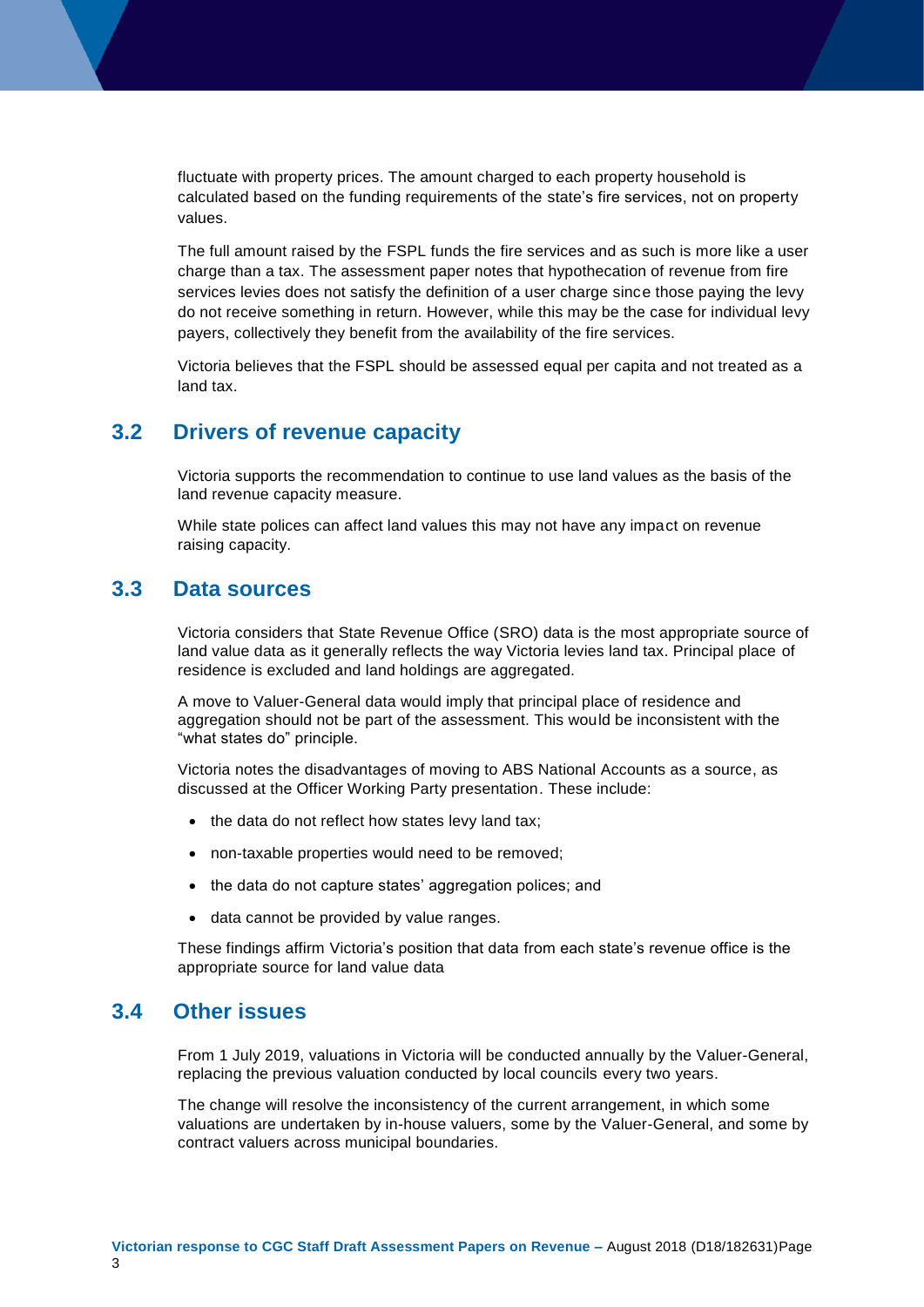By undertaking annual valuations, land and property values will be more accurate and upto-date, ensuring taxpayers' land tax bills will more accurately reflect the value of their landholdings.

To ensure consistency among states, the Commission should consider if an adjustment to Victoria's annual valuations is required so they are on a common basis with other states that have less frequent valuations.

The 2015 Review recommended a 25 per cent discount of the income producing property component due to concerns around the reliability of adjustments required to account for policy differences among states. If reliable adjustment methods were found, then the discount would not be required.

Victoria supports the Commission's recommendation to defer consideration of a discount until the assessment method is settled. If all adjustments to SRO data can be made accurately, then a discount is not needed.

Victoria supports the Commission engaging a consultant to investigate whether to reinstate an elasticity adjustment.

## <span id="page-7-0"></span>**4. Stamp duty on conveyances**

#### <span id="page-7-1"></span>**4.1 Revenues to be included in this category**

Victoria notes the equal per capita treatment of the sale of major assets. Some states, such as Victoria, have sold many major assets many years ago. The ability to generate revenue from asset sales is mainly determined by individual state circumstances. Therefore, Victoria's preference is to treat the sale of major assets on an actual per capita basis.

Victoria supports including transfers of motor vehicles in this category since it is a type of non-real property.

#### <span id="page-7-2"></span>**4.2 Drivers of revenue capacity**

Victoria supports the recommendation to include revenue from duties on the transfer of real and non-real property, including the foreign owner surcharge and to include an amount equal to the concessional duty provided to first home owners.

The draft assessment paper proposes that non-real property transfers (other than motor vehicles) by treated on an equal per capita basis. Victoria prefers the treatment to be actual per capita basis. Victoria believes that states still charging this duty have not met their obligations under the IGA agreement. An EPC assessment implies that states that have met their IGA commitment are assessed as receiving revenue from these duties.

Victoria supports the Commission's recommendation to discontinue the off-the-plan adjustment on materiality grounds. Victoria also note that the budget data quoted in paragraph 44 are from the 2017-18 Budget (Statement of Finances). The same volume of the 2018-19 Budget has more recent figures (refer Table 5.2).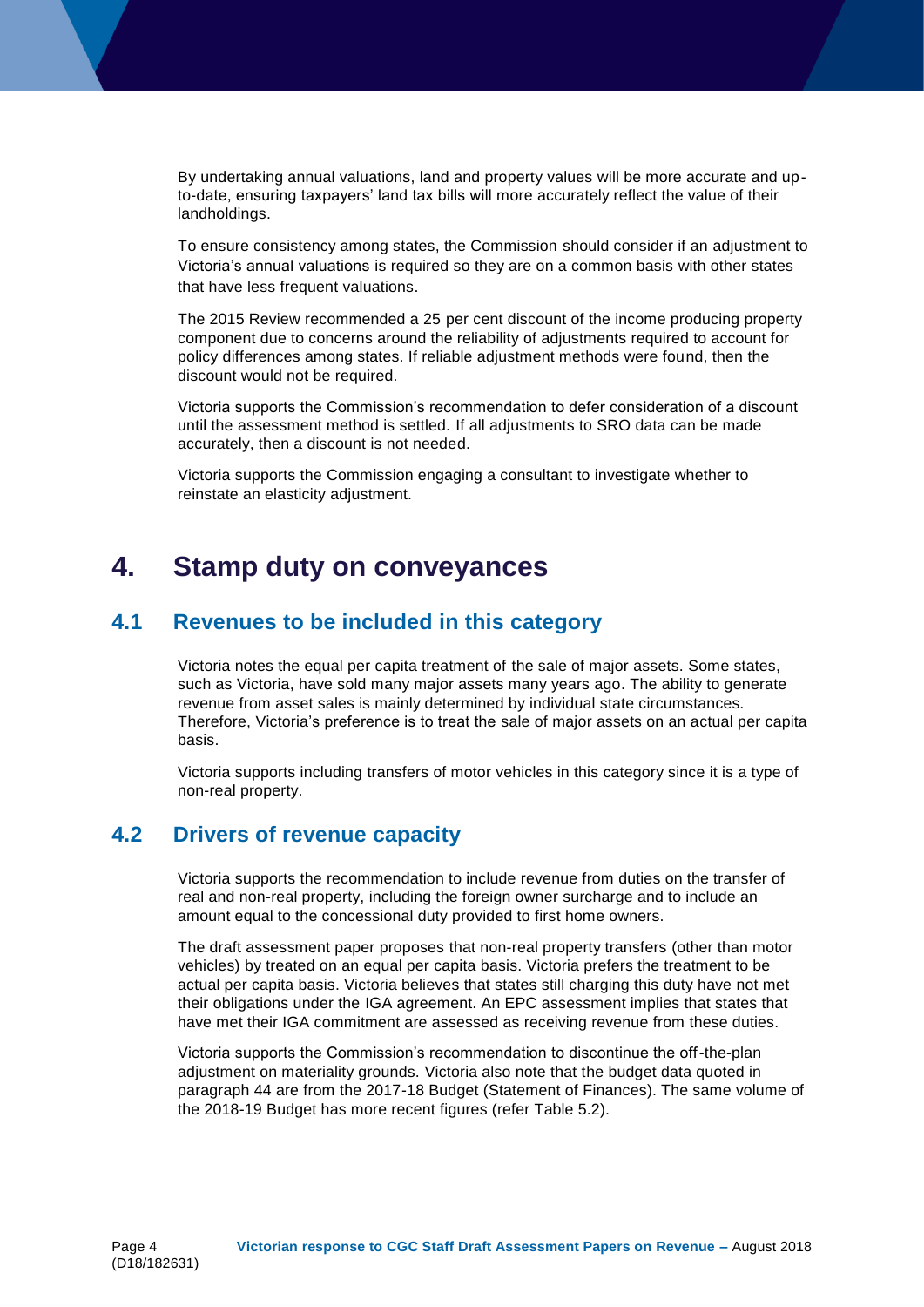Victoria supports the recommendation to assess stamp duty on conveyances using the value of property transferred with adjustments:

- to remove values relating to non-real property, corporate reconstructions and sales of major state assets;
- for the wider scope of unit trusts and commercial property in selected states; and
- for the progressivity of transfer duty.

#### <span id="page-8-0"></span>**4.3 Other issues**

.

Victoria notes that the Commission has engaged consultants to provide advice on whether it should consider reinstating elasticity adjustments in this category. The proposal to allow the consultancy to address this issue is supported.

## <span id="page-8-1"></span>**5. Insurance tax**

Victoria supports the Commission's recommendation to retain the 2015 Review insurance tax assessment, but to include workers compensation duty in the category and assess it using the general insurance base.

Victoria notes that the Commission has engaged consultants to provide advice on whether it should consider reinstating elasticity adjustments in insurance tax. The proposal to allow the consultancy to address this issue is supported.

Victoria notes that two states levy insurance based fire services charges. The proposal to include insurance based charges in the insurance category is supported.

## <span id="page-8-2"></span>**6. Gambling taxes**

Victoria does not consider that there is a conceptual and material method for assessing gambling revenue. Victoria agrees that the level of gambling activity is too policy influenced to be a reliable measure for a gambling revenue assessment and that there is insufficient evidence to construct a reliable assessment of gambling revenue using alternative measures.

Victoria supports the Commission continuing to investigate disaggregated gambling assessment based on Household, Income and Labour Dynamics Survey (HILDA) data and an aggregated assessment based on broad measures of gambling capacity. Victoria notes that:

 if it is determined that a disaggregated gambling assessment is to be employed, a discount would need to be applied to the assessment reflecting the limitations of the HILDA data set;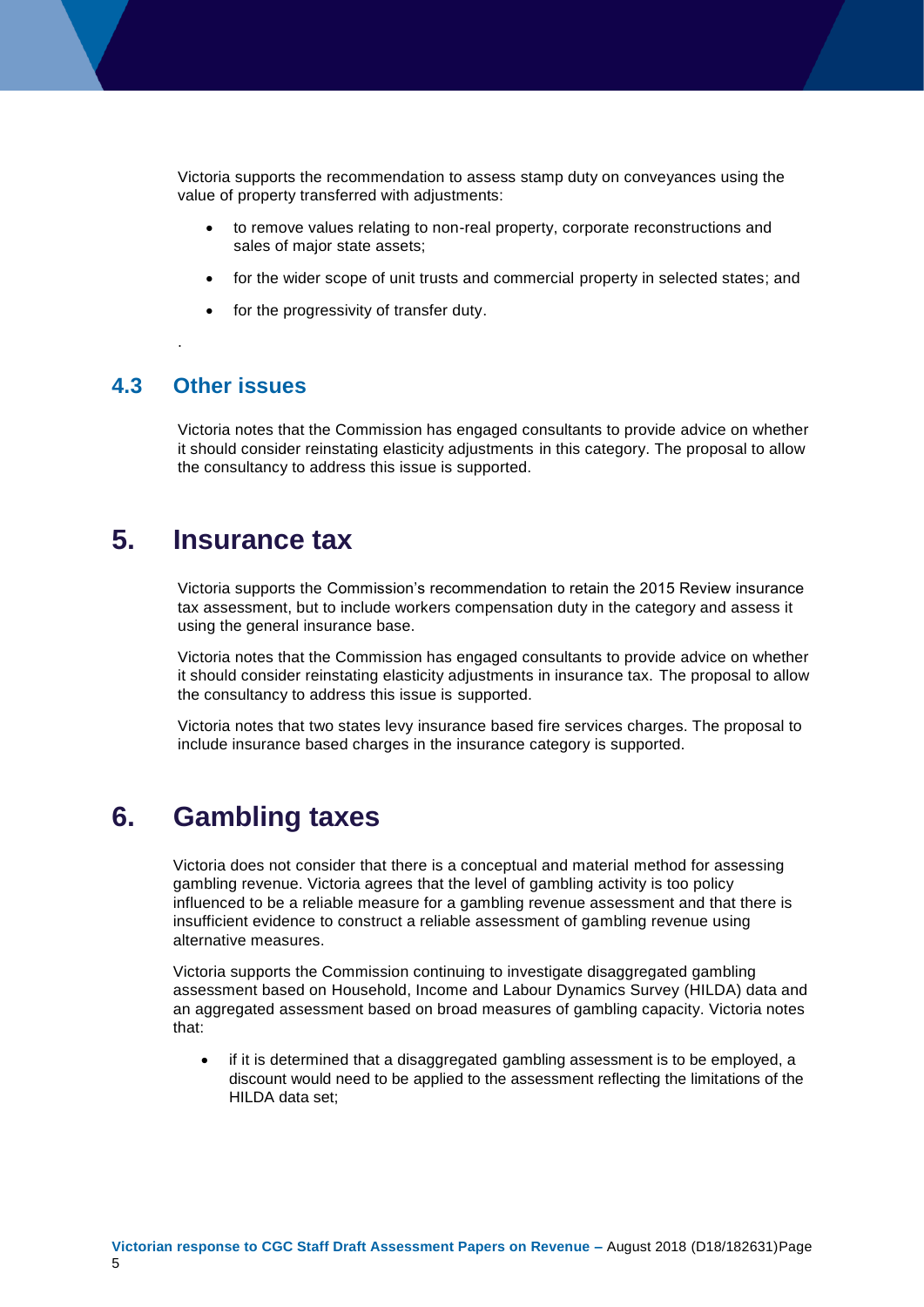- it is likely that substitutability between gambling products varies between products, for example, casino table games and electronic gaming machines may be relatively substitutable, while lotteries and wagering are likely to be less substitutable products;
- improvements in technology and the digital economy have facilitated gambling activity, which has also reduced the nexus between gambling activity and where taxes are collected; and
- it is unclear how the impact of state policies could be effectively removed as part of the methodology, particularly given that these policies are wide ranging across jurisdictions. This would be further complicated considering that many states, including Victoria, are introducing point of consumption taxes for wagering and betting activity.

Pending the outcome of the Commission's investigations using HILDA data and the use of broad measures, Victoria supports continuing to assess gambling taxes as equal per capita.

#### **6.1 Point of consumption tax**

Victoria agrees with the Commission's finding that there are significant differences between states in their approach to raising revenue from gambling activity. The assessment paper notes that South Australia recently introduced a point of consumption tax (POCT) on the net wagering revenue of betting companies offering services to South Australia. The Commission identified these as mostly online betting companies based in the Northern Territory which have a low tax rate for online betting revenue.

From 1 January 2019 Victoria is proposing to replace the current wagering and betting tax structures with a point of consumption tax. The new POCT will apply at a rate of 8 per cent of the net wagering revenue derived from all wagering and betting activity by customers located in Victoria. A review of this tax will be conducted no later than June 2020.

Victorians spend approximately \$1.2 billion annually betting on thoroughbred and greyhound racing, sports and other events. Increasingly, wagering and betting is being conducted with online corporate bookmakers licensed outside of Victoria, who are not captured by the current Victorian wagering and betting taxation framework. This has led to declining wagering tax revenues.

A betting operator will be liable for the POCT if the customer is located in Victoria at the time of placing a wager or bet. POCT will apply to the revenue derived by operators from all wagering and betting types.

The Victorian POCT will better align Victoria's wagering and betting tax system with the increasingly digital betting environment. It will level the playing field between all providers of wagering and betting services, who provide these services to people in Victoria.

This reform will ensure that all wagering and betting by customers in Victoria, whether online or in person, will be captured by the Victorian taxation framework. The Government will continue to work with other states and territories on extending a common POCT model to other jurisdictions to achieve national harmonisation, where possible.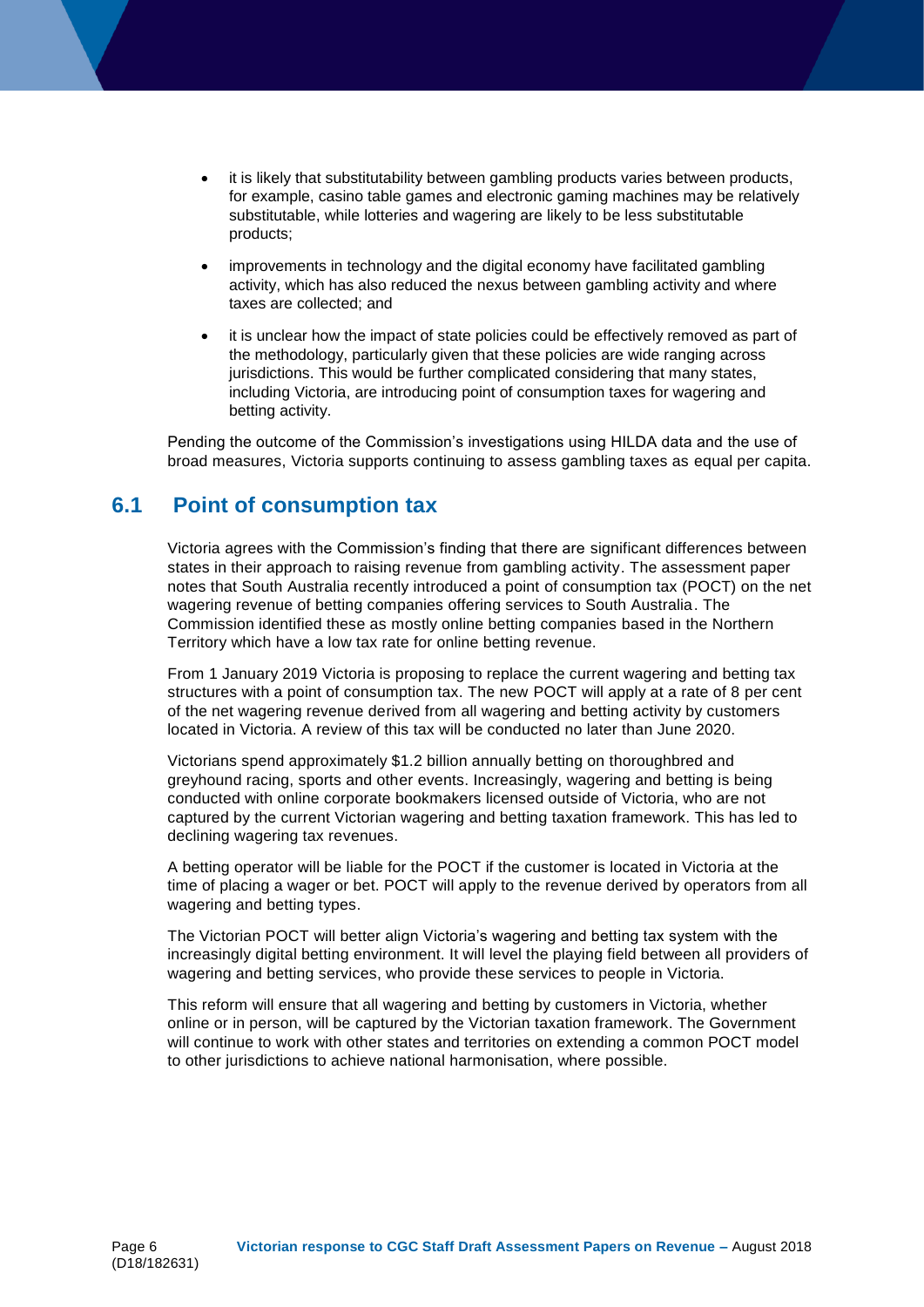# <span id="page-10-0"></span>**7. Motor taxes**

#### **7.1 Tax capacity measures and presentation of stamp duty on vehicle transfer assessment**

Victoria notes that there are no major issues identified in the assessment paper. We support the recommendation to retain the 2015 Review motor taxes capacity measures.

As noted above, Victoria considers that the assessment of motor vehicle transfers should be presented as part of stamp duty on conveyances, to maintain consistency across review periods.

#### **7.2 Other issues**

To facilitate the Commission's potential adjustment to reflect differences between states in the value distribution of vehicle sales, Victoria is in the process of sourcing data on motor vehicle value ranges, as requested by the Commission. It is likely that these data will be provided to the Commission following submission of this response.

In terms of the Commission's split of vehicle registration revenue between heavy and light vehicles, Victoria notes that the Commission's current split is consistent with Victoria's estimates.

Victoria supports the Commission's plans to investigate motor tax concessions and to engage a consultant to provide advice on whether the elasticity adjustment should be reinstated.

# <span id="page-10-1"></span>**8. Mining revenue**

#### <span id="page-10-2"></span>**8.1 Revenues to be included in mining**

The mining revenue category includes mining royalties levied on mining production. Royalties represent a payment to owners of a resource for the right to sell or use a resource.

Victoria supports the recommendation that this category to continue to comprise royalty revenue and grants in lieu of royalties.

#### <span id="page-10-3"></span>**8.2 Drivers of revenue**

Victoria notes that most royalties are not imposed on a profit basis but on the value of mine production or an amount per tonne of production.

Victoria supports the recommendation to assess mining capacity using value of production and to collect production data from states on a free on board basis.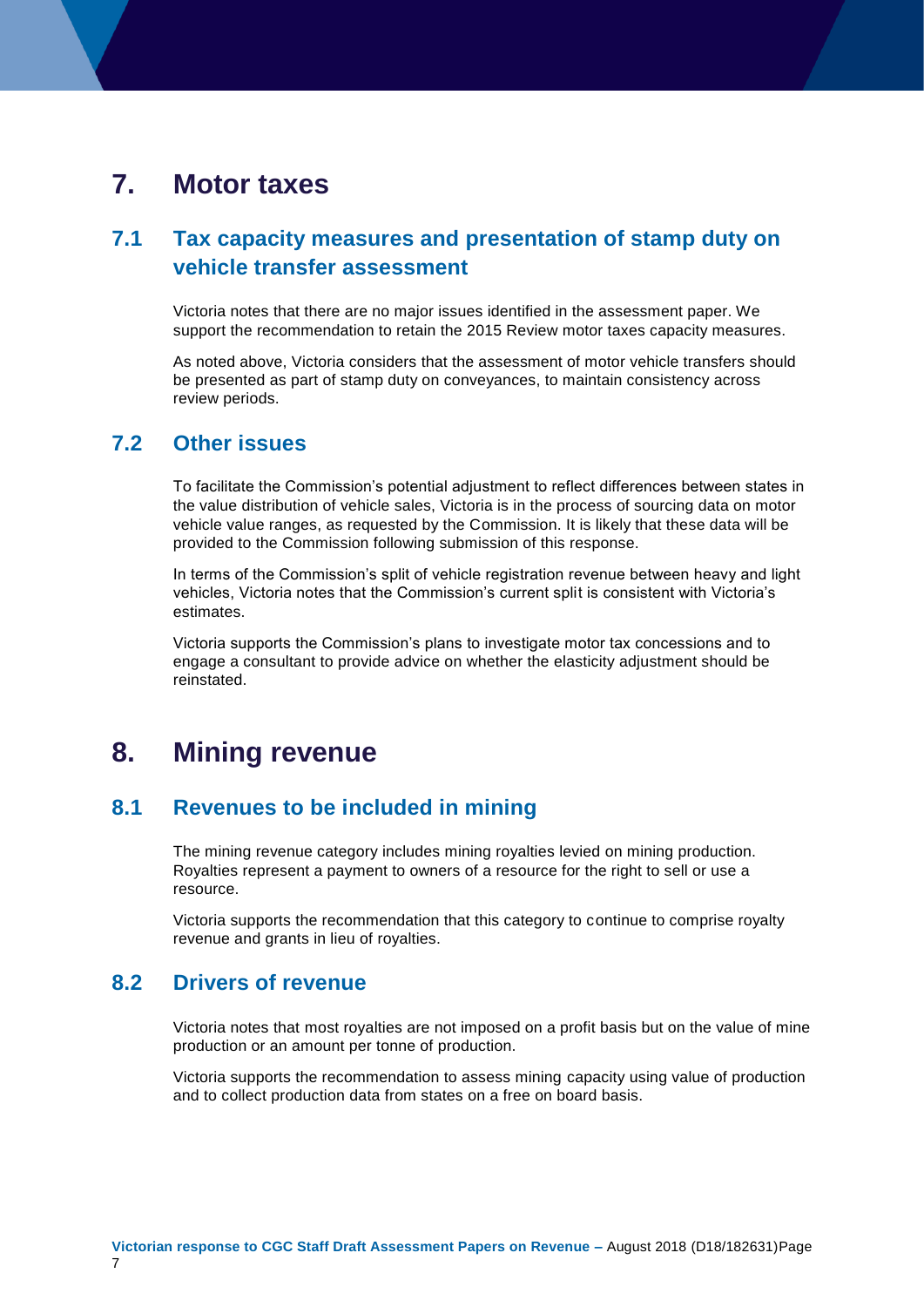#### <span id="page-11-0"></span>**8.3 Balance between what states do and policy neutrality**

Victoria notes that the unevenness of the mineral base across states makes determining a policy neutral assessment more difficult. However, grouping mineral categories is likely to produce an assessment that does not capture the underlying differences in states' revenue capacities.

Victoria supports the recommendation to assess mining revenue capacity using a mineral by mineral approach.

In the Principles of HFE position paper, the Commission states it will ensure that future discretionary revenue policy changes do not excessively change the GST distribution. It proposes doing this by limiting the extent to which any discretionary change in royalty rates by a state (which has a dominant role in the production of a mineral) flows through to the assessed revenue capacity of that treatment of mining revenue.

Victoria understands that for the mining revenue assessment an increase in revenue from a state increasing its royalty rate may result in a much higher proportion of the additional revenue being lost in GST share than would be the case for other revenue sources.

However, while such as outcome may not be regarded as desirable on policy neutrality grounds, there are other considerations that may be relevant.

Increasing revenue through increasing royalty rates is not an option that is available to all states. It is not an option at all for the ACT. The "penalty" for a state that can increase revenue from increasing a royalty rate rather than a tax rate on a revenue source common across the states could be regarded as an equity outcome that provides an incentive for states to increase revenue from increasing tax rates on revenue sources that are available to all states.

Further, if mineral resources are regarded as belonging to all Australians rather than the citizens of the states in which they are located then the current assessment results in all Australians benefiting from increased royalty revenue, not just the citizens of the state that has increased its royalty rate.

Mining is a significant source of state revenue and a material driver of differing fiscal capacity. It should therefore continue to be fully assessed when determining state fiscal capacity.

Victoria does not support the recommendation to assess a portion of the revenue increase on an EPC basis where a dominant state makes a discretionary change to its royalty rate.

Victoria notes the Commission's discussion on the influence of state development policies on its mineral reserves. States with a lower than average revenue raising capacity may not have weaker state development policies.

Victoria supports the recommendation to not adjust for differences in state development policies or compliance efforts.

#### <span id="page-11-1"></span>**8.4 Coal seam gas**

The *Resources Legislation Amendment (Fracking Ban) Act 2017* commenced on 16 March 2017. The Act banned onshore hydraulic fracturing and unconventional gas activities and extended the moratorium on onshore conventional gas through to 30 June 2020. The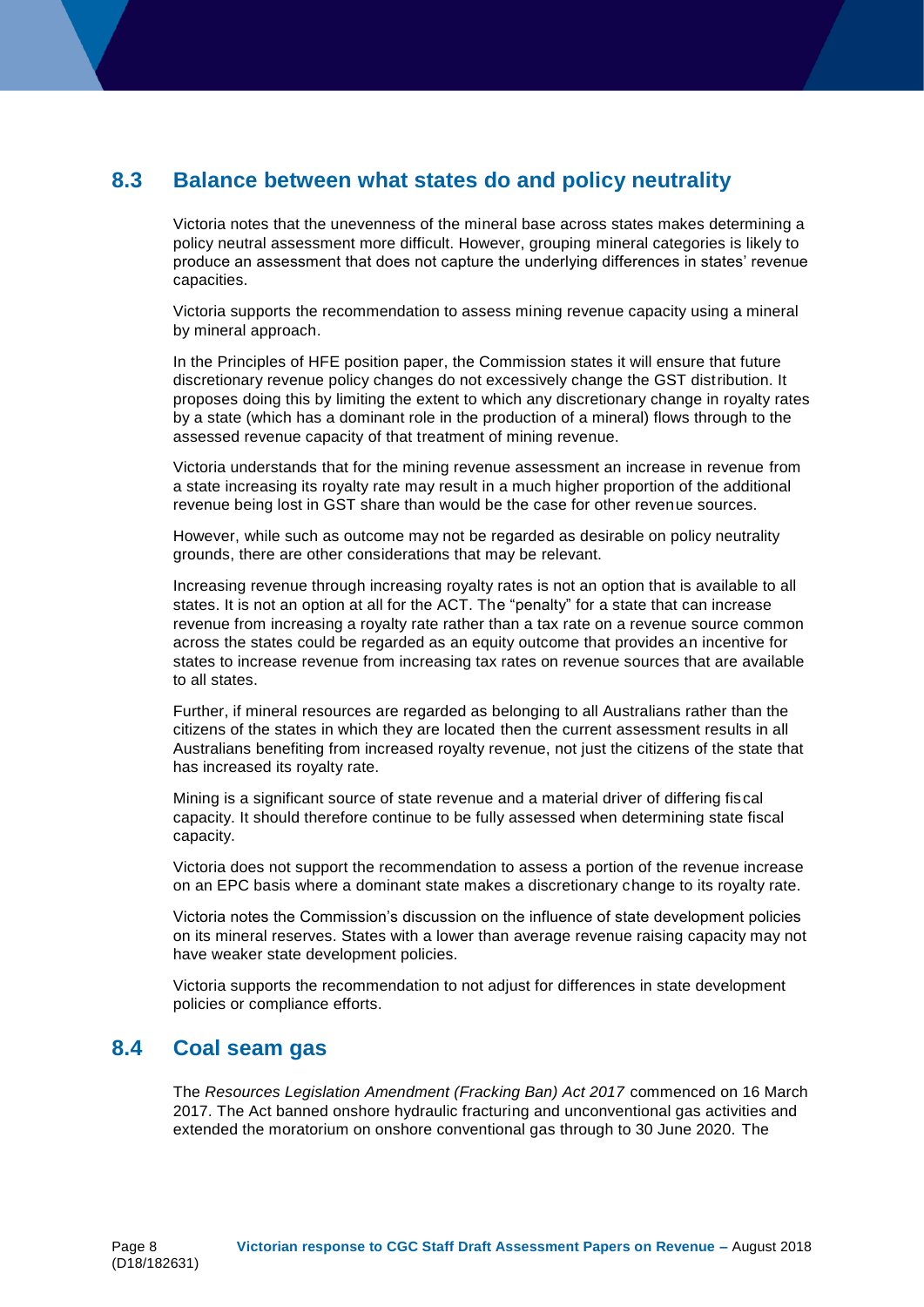Victorian Government imposed the permanent ban on fracking and onshore coal seam gas, to protect farmers and the state's world-class food and fibre sector.

The moratorium on onshore conventional gas allows time for the due diligence to be done on an onshore conventional gas industry. The Act will not have any immediate impact on gas supply as there are no proved and probable onshore conventional or unconventional gas reserves in Victoria. If any gas were to be found, it would take approximately seven to fifteen years for projects to develop and begin producing gas.

The Victorian gas program is investigating onshore gas potential. The Victorian Gas Program, which will run from 2017 to 2020, is delivering a comprehensive program of geoscience and environmental research and related activities - including community engagement, resource planning and regulatory improvements - for onshore conventional gas, offshore gas and underground gas storage.

The program is looking closely at Victoria's gas prospectivity and the issues associated with onshore conventional gas to inform future decisions by the Victorian Government. The geoscience investigations for onshore conventional gas are designed to provide an evidence-based resource estimate.

In May 2018, the Victorian Government invited applications for five petroleum acreage release areas in the offshore Otway Basin to help build long-term supply of gas for Victoria. An airborne gravity survey of the Otway Basin will also be conducted later in 2018, covering up to 30,000 square kilometres, with data made available to explorers to assist them discover offshore gas.

In the Principles of HFE position paper, the Commission states that it will aim to strengthen application of the policy neutrality principle by ensuring that assessments do not unduly penalise or reward states which, in similar circumstances, adopt very different policies towards potential mineral and energy developments (for example, coal seam gas production).

The Commission has observed that differences in states' royalty revenue are primarily driven by states circumstances. i.e. their natural endowments. Mining revenue raising capacity is overwhelmingly dictated by resources located within state boundaries. The Commission notes that imputing a relevant base for minerals in states where the extraction is banned is not possible.

Victoria supports the current treatment of an assessment of zero capacity for states that ban a mineral. There have been no material changes in coal seam gas or uranium royalties since the 2015 Review.

Victoria does not support the recommendation to assess revenue from banned minerals such as coal seam gas as equal per capita.

#### <span id="page-12-0"></span>**8.5 Other issues**

Victoria notes that the Commission has engaged consultants to provide advice on whether elasticity adjustments should be reinstated. We support this approach.

Victoria believes that suggestions to discount the mining revenue assessment have not been justified. As Western Australia itself has previously observed: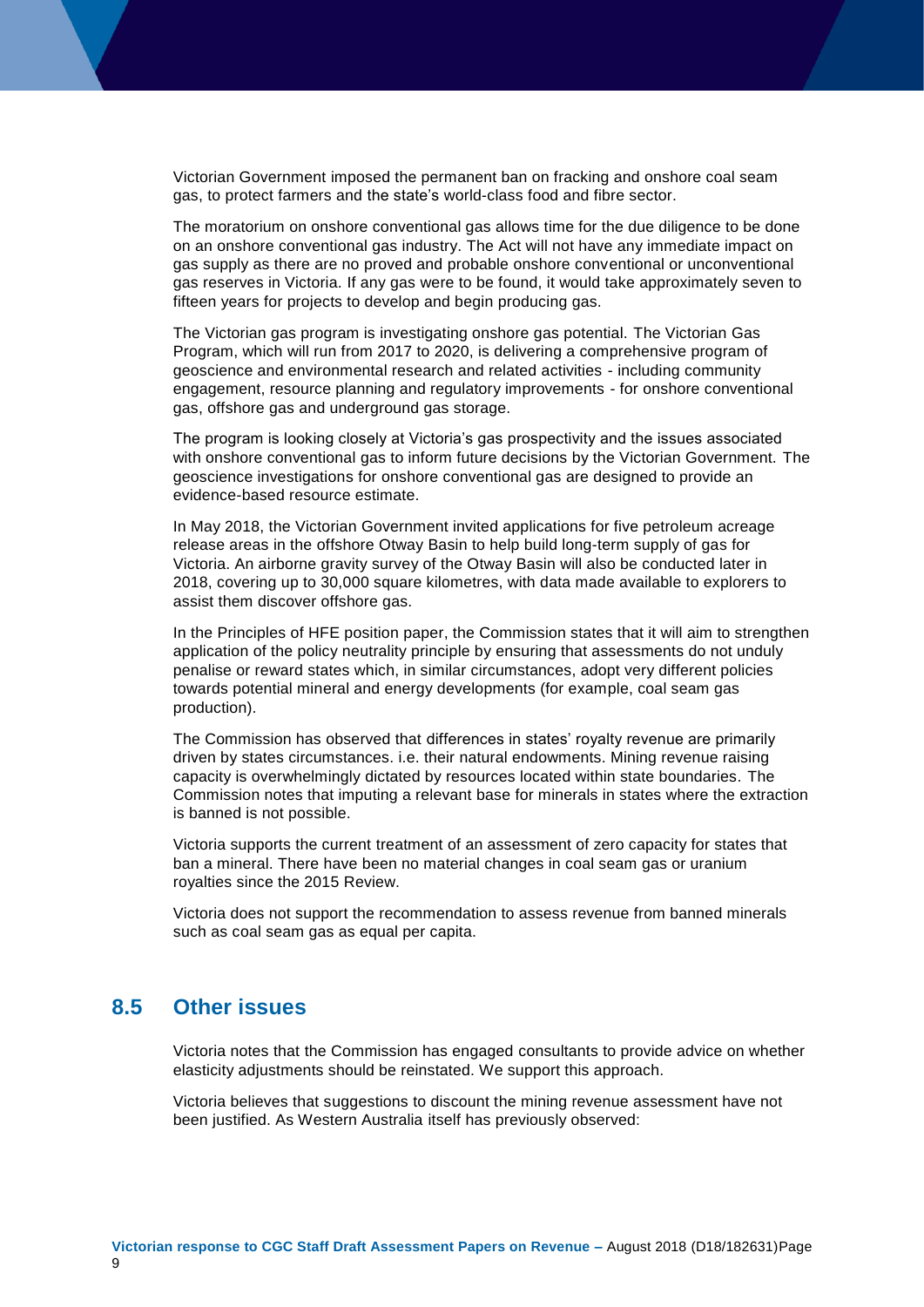"Discounting assessments should be avoided, and only used if an improvement in equalisation can be demonstrated."

And: "Discounting reduces transparency, as the basis for the discount can rarely be explained using objective data"<sup>2</sup>.

A discount or 'carve out' to the mining revenue assessment would reduce transparency, equity and efficiency, and undermine the conceptual consistency and credibility of the system. It represents a second-best solution.

## <span id="page-13-0"></span>**9. Other revenue**

As stated in the assessment paper, there are no major issues in this assessment.

Victoria supports assessing revenues such as fees and fines, user charges (except those differentially assessed in the expense categories), contributions by trading enterprises and interest and dividend income as equal per capita.

-

<sup>2</sup> Western Australia, *February 2009 submission*, CGC2008/04, p.1 and p.3.